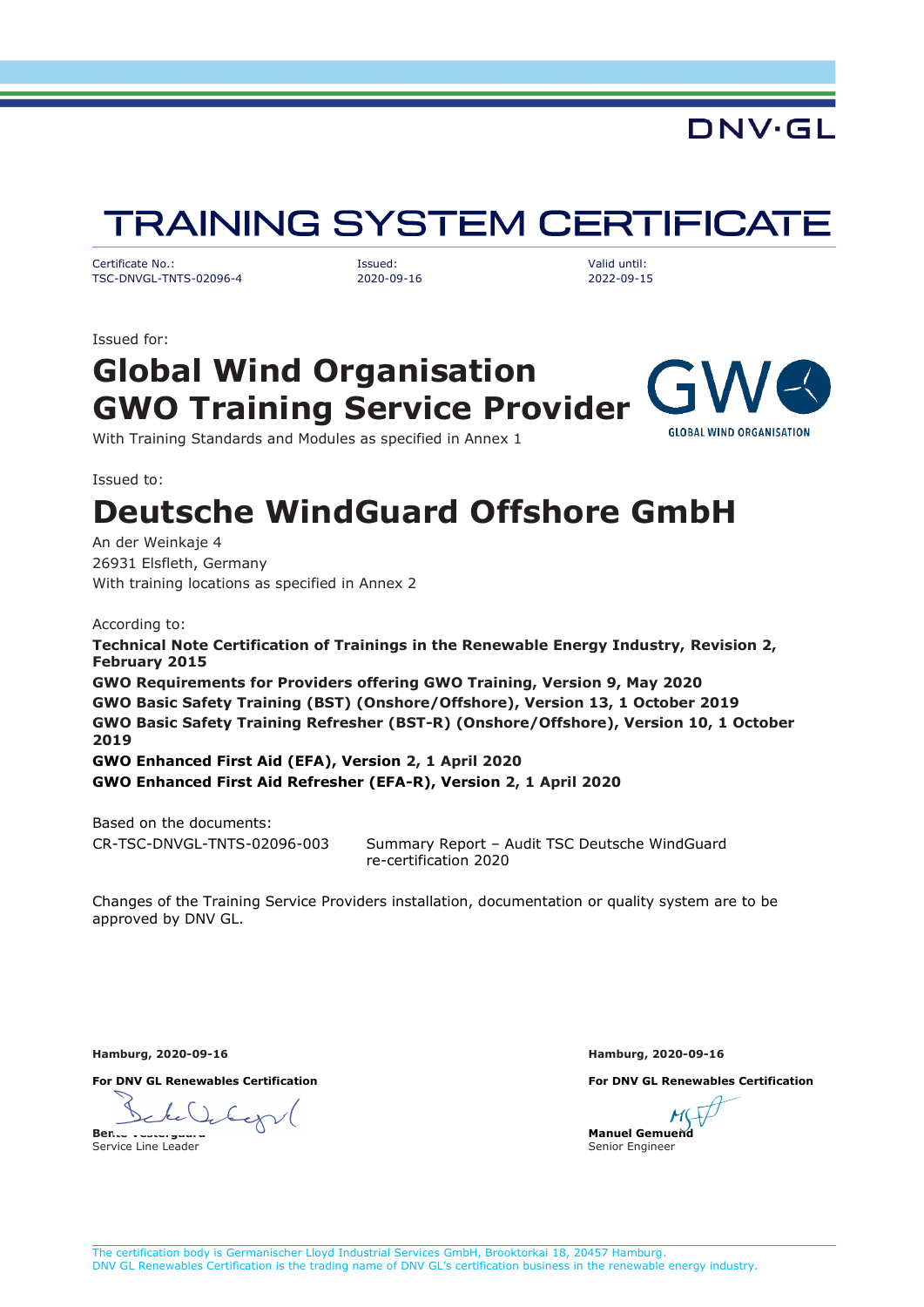## **CERTIFICATE - ANNEX 1**

Certificate No.: [TSC-DNVGL-TNTS-02096-4](#page-0-0) Page 2 of 3

### **Certification Scope**

The scope of certification and for each Location and Training/Module is specified in the following table:

| Standard                                          | Module                                                             | Course<br>code | 눈      | N<br>上 |
|---------------------------------------------------|--------------------------------------------------------------------|----------------|--------|--------|
| <b>BST - Basic Safety Training</b>                |                                                                    |                |        |        |
|                                                   | First Aid                                                          | FA             | X.     | X      |
|                                                   | Manual Handling                                                    | MН             | X.     | X      |
|                                                   | Fire Awareness                                                     | FAW            | X.     | X      |
|                                                   | Working at Heights                                                 | WAH            | X      | X.     |
|                                                   | Sea Survival                                                       | SS             | X      |        |
| <b>BST R - Basic Safety Training Refresher</b>    |                                                                    |                |        |        |
|                                                   | First Aid Refresher                                                | FAR.           | X.     | X      |
|                                                   | Manual Handling Refresher                                          | MHR            | X.     | X      |
|                                                   | Fire Awareness Refresher                                           | <b>FAWR</b>    | X.     | X      |
|                                                   | Working at Heights Refresher                                       | WAHR           | X      | X      |
|                                                   | Sea Survival Refresher                                             | <b>SSR</b>     | X      |        |
| <b>BTT - Basic Technical Training</b>             |                                                                    |                |        |        |
|                                                   | Installation                                                       | <b>BTTI</b>    |        |        |
|                                                   | Electrical                                                         | <b>BTTE</b>    |        |        |
|                                                   | Mechanical                                                         | BTTM           |        |        |
|                                                   | Hydraulic                                                          | <b>BTTH</b>    |        |        |
|                                                   | <b>EFA - Enhanced First Aid</b>                                    |                |        |        |
|                                                   | Enhanced First Aid                                                 | EFA.           | X      | X      |
|                                                   | <b>EFA R - Enhanced First Aid Refresher</b>                        |                |        |        |
|                                                   | Enhanced First Aid Refresher                                       | EFA-R          | X      | X      |
| <b>ART - Advanced Rescue Training</b>             |                                                                    |                |        |        |
|                                                   | Hub, Spinner and Inside Blade Rescue (HSIBR)                       | ART-H          |        |        |
|                                                   | Nacelle, Tower and Basement Rescue (NTBR)                          | ART-N          |        |        |
|                                                   | Single Rescuer: Hub, Spinner and Inside Blade Rescue<br>(SR:HSIBR) | SART-H         |        |        |
|                                                   | Single Rescuer: Nacelle, Tower and Basement Rescue<br>(SR:NTBR)    | SART-N         |        |        |
|                                                   |                                                                    | combined       |        |        |
|                                                   | Combined GWO ART                                                   | ART            | $\sim$ |        |
| <b>ART R - Advanced Rescue Training Refresher</b> |                                                                    |                |        |        |
|                                                   | Nacelle, Tower & Basement Rescue Refresher                         | ART-NR         |        |        |
|                                                   | Hub, Spinner and inside Blade Refresher                            | ART-HR         |        |        |
|                                                   | <b>BR - Blade Repair--</b>                                         |                |        |        |
|                                                   | <b>Blade Repair</b>                                                | BR.            |        |        |
|                                                   | SS - Slinger Signaller                                             |                |        |        |
|                                                   | Slinger Signaller                                                  | SS             |        |        |

**DNV·GL**